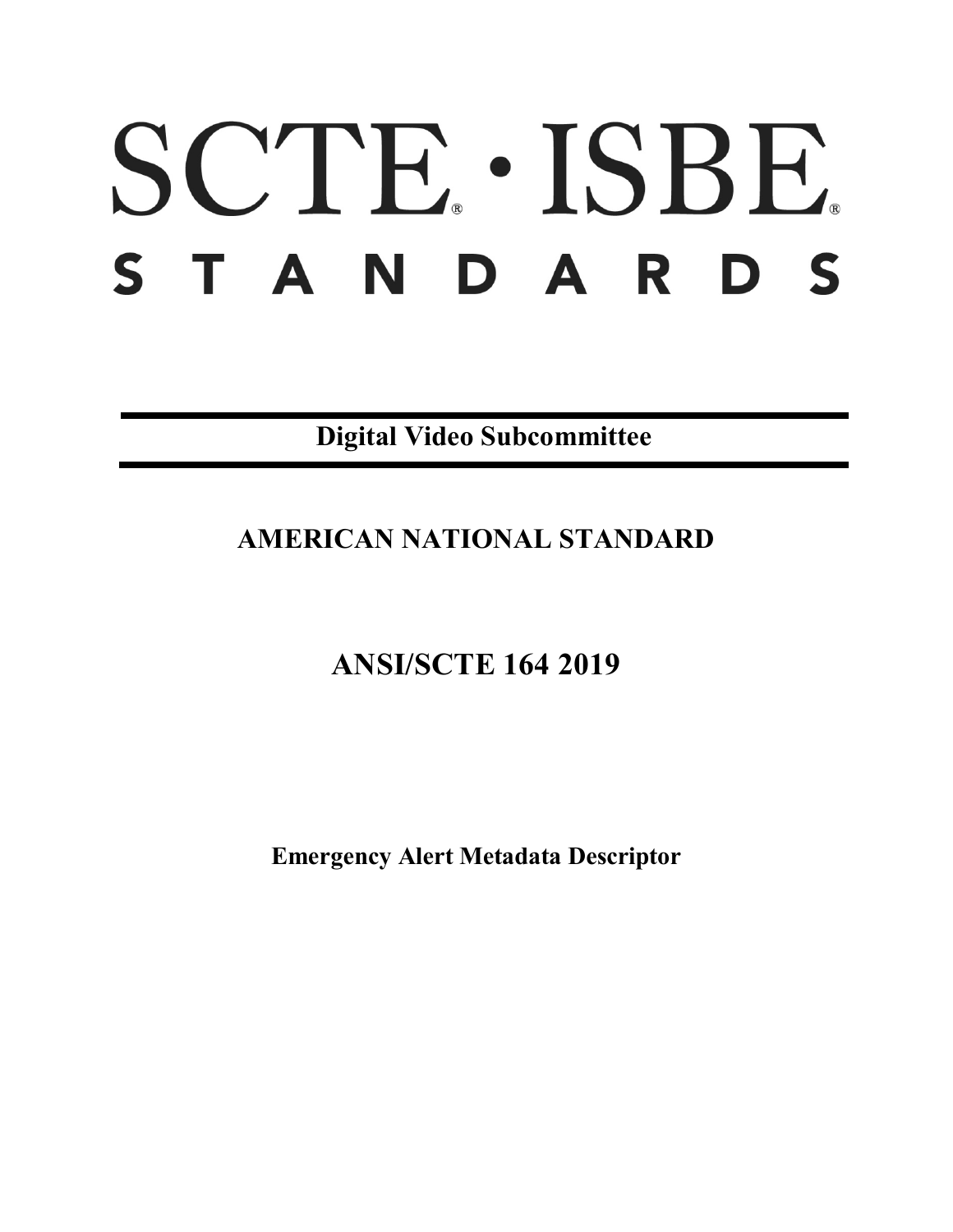### **NOTICE**

The Society of Cable Telecommunications Engineers (SCTE) / International Society of Broadband Experts (ISBE) Standards and Operational Practices (hereafter called "documents") are intended to serve the public interest by providing specifications, test methods and procedures that promote uniformity of product, interchangeability, best practices and ultimately the long-term reliability of broadband communications facilities. These documents shall not in any way preclude any member or non-member of SCTE•ISBE from manufacturing or selling products not conforming to such documents, nor shall the existence of such standards preclude their voluntary use by those other than SCTE•ISBE members.

SCTE•ISBE assumes no obligations or liability whatsoever to any party who may adopt the documents. Such adopting party assumes all risks associated with adoption of these documents, and accepts full responsibility for any damage and/or claims arising from the adoption of such documents.

Attention is called to the possibility that implementation of this document may require the use of subject matter covered by patent rights. By publication of this document, no position is taken with respect to the existence or validity of any patent rights in connection therewith. SCTE•ISBE shall not be responsible for identifying patents for which a license may be required or for conducting inquiries into the legal validity or scope of those patents that are brought to its attention.

Patent holders who believe that they hold patents which are essential to the implementation of this document have been requested to provide information about those patents and any related licensing terms and conditions. Any such declarations made before or after publication of this document are available on the SCTE•ISBE web site at [http://www.scte.org.](http://www.scte.org/)

All Rights Reserved

© Society of Cable Telecommunications Engineers, Inc. 2019 140 Philips Road Exton, PA 19341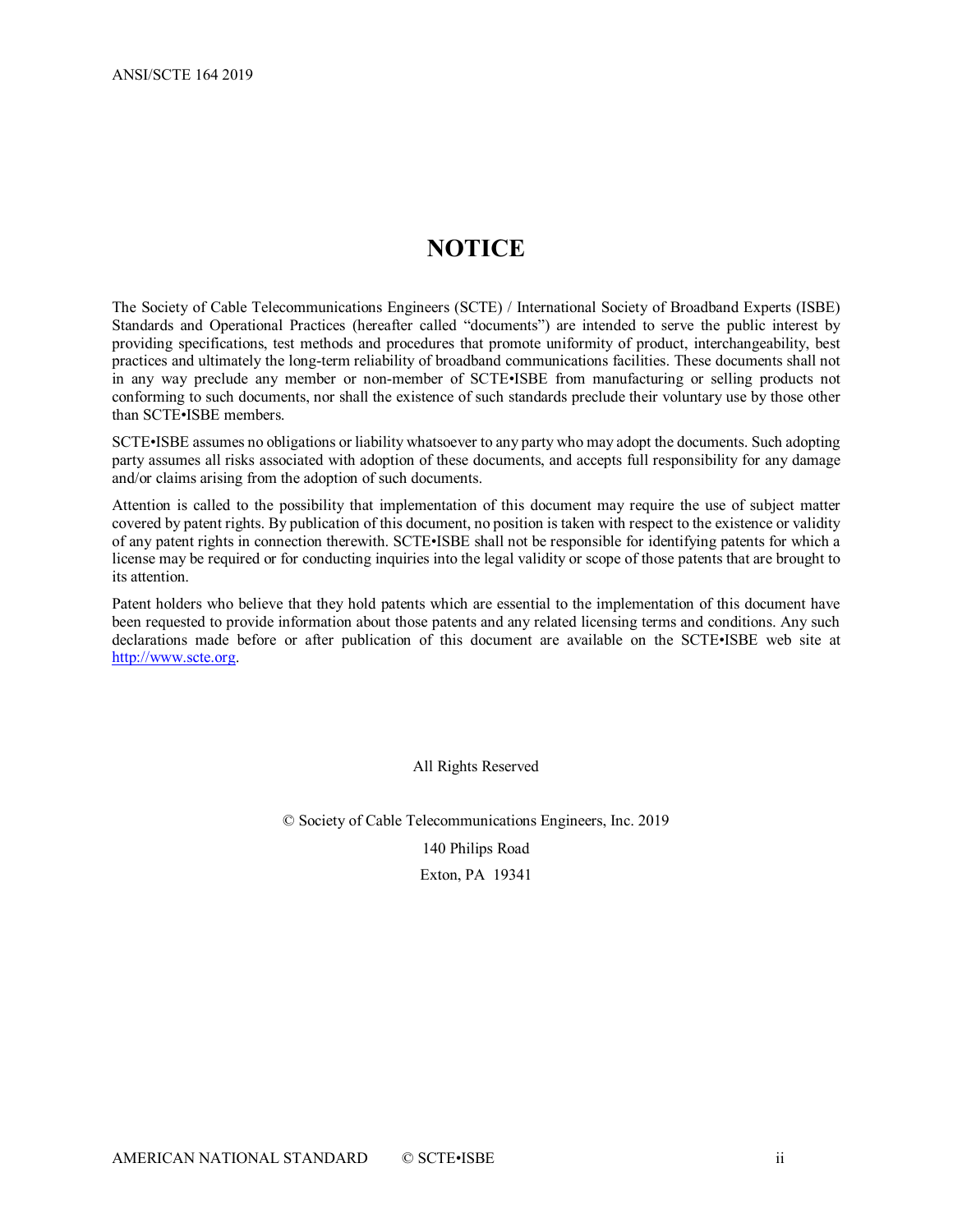#### **TABLE OF CONTENTS**

#### **LIST OF FIGURES**

#### **LIST OF TABLES**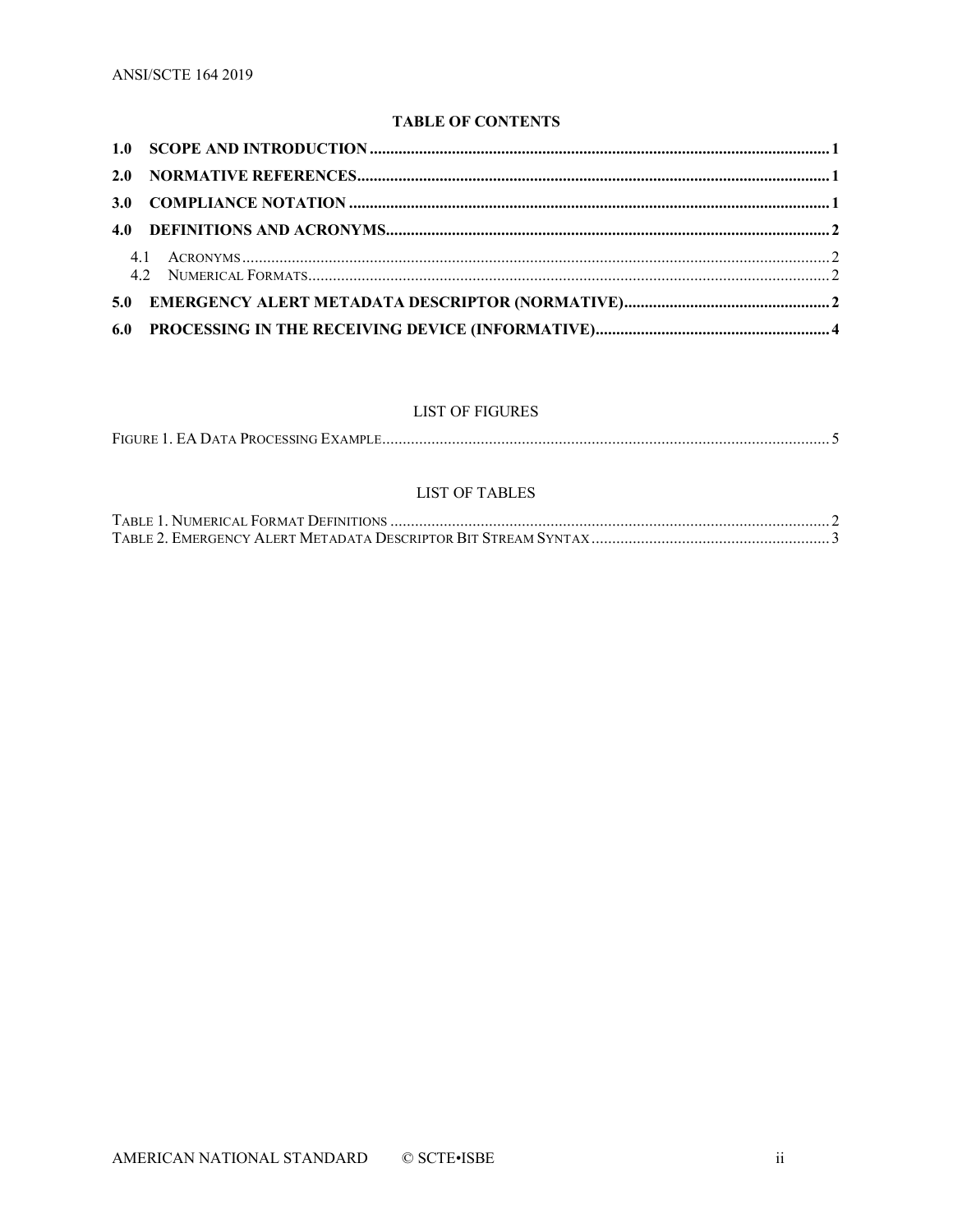This page left blank intentionally.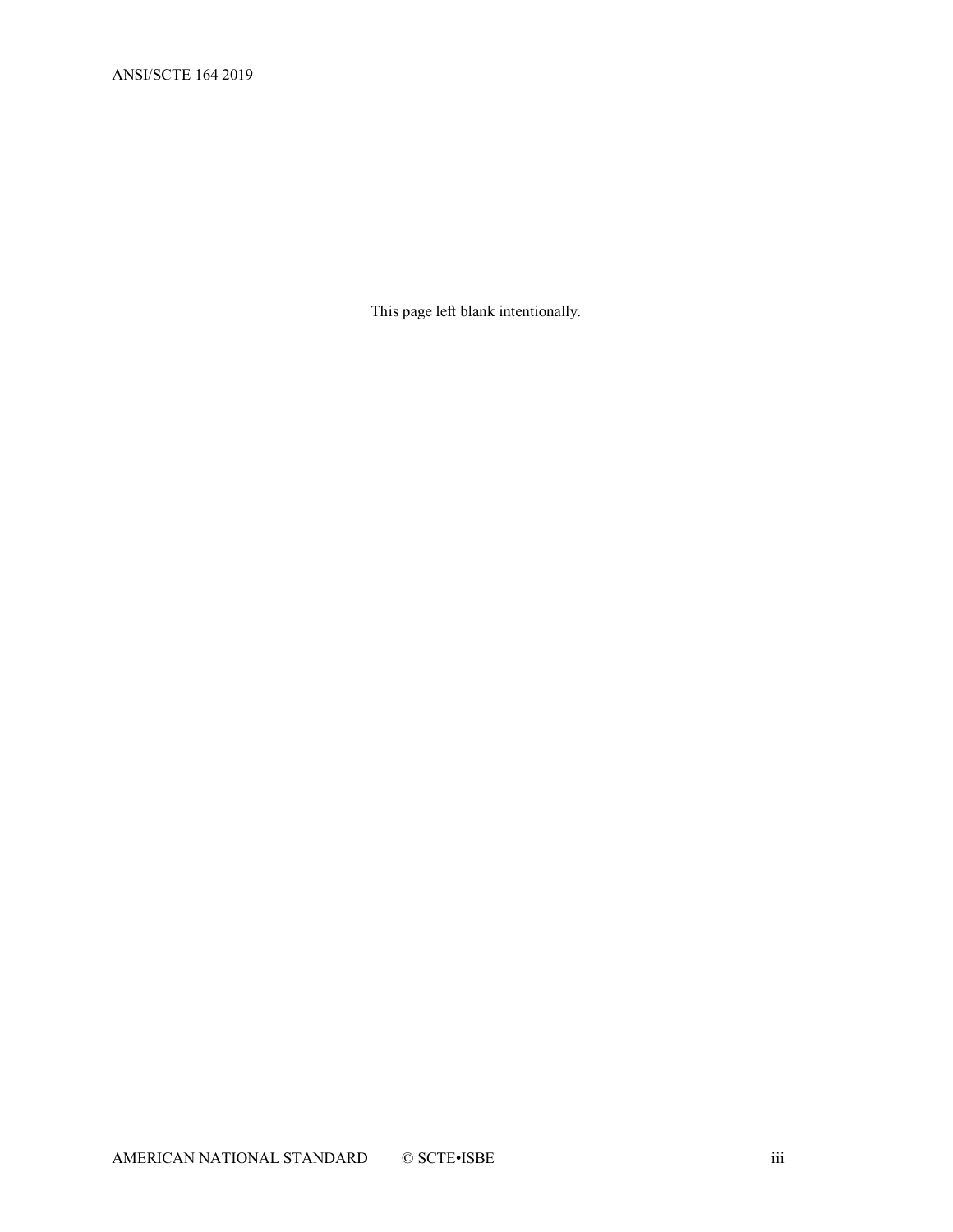## **Emergency Alert Metadata Descriptor**

#### <span id="page-4-0"></span>**1.0 SCOPE AND INTRODUCTION**

This document defines a container usable by cable system operators for the delivery of Emergency Alert (EA) metadata into the consumer domain. This metadata is designed to support cable set-top terminals which function as servers of "commercial video services" (CVS) into the home network, by providing preformatted XML-based EA data required by such Digital Media Servers (DMS) in the home. The container, specified as being in the form of an ANSI J-STD-042-B [\[2\]](#page-4-3) descriptor, is defined only for carriage within the emergency alert signaling message defined in ANSI J-STD-042-B [\[2\].](#page-4-3) The metadata carried in the descriptor includes metadata elements conforming to ANSI J-STD-070 [\[1\],](#page-4-4) which is the standard delivery format for XML-formatted EA data in the home network.

Users of this standard should be aware that EAS is a topic which is subject to regulation and is currently under consideration by the Federal Emergency Management Agency (FEMA).

#### <span id="page-4-1"></span>**2.0 NORMATIVE REFERENCES**

The following documents contain provisions, which, through reference in this text, constitute provisions of the standard. At the time of Subcommittee approval, the editions indicated were valid. All standards are subject to revision; and while parties to any agreement based on this standard are encouraged to investigate the possibility of applying the most recent editions of the documents listed below, they are reminded that newer editions of those documents may not be compatible with the referenced version.

- <span id="page-4-4"></span>[1] ANSI J-STD-070, Emergency Alert Signaling for the Home Network, a Joint Standard developed by SCTE {published as ANSI/SCTE 162 2009} and CEA{published as CEA 2035}.)
- <span id="page-4-3"></span>[2] ANSI J-STD-042-B Emergency Alert Messaging for Cable, a Joint Standard developed by SCTE {published as ANSI/SCTE 18 2013} and CEA {published as CEA 814-B}.)

#### <span id="page-4-2"></span>**3.0 COMPLIANCE NOTATION**

Throughout this document, there are words that are used to define the significance of particular requirements. These words are:

| "shall"      | This word or the adjective "REQUIRED" means that the item is an absolute<br>requirement of this specification.                                                                                                                                                                             |
|--------------|--------------------------------------------------------------------------------------------------------------------------------------------------------------------------------------------------------------------------------------------------------------------------------------------|
| "shall not"  | This phrase means that the item is an absolute prohibition of this specification.                                                                                                                                                                                                          |
| "should"     | This word or the adjective "RECOMMENDED" means that there may exist valid<br>reasons in particular circumstances to ignore this item, but the full implications should<br>be understood and the case carefully weighted before choosing a different course.                                |
| "should not" | This phrase means that there may exist valid reasons in particular circumstances when<br>the listed behavior is acceptable or even useful, but the full implications should be<br>understood and the case carefully weighed before implementing any behavior<br>described with this label. |
| "may"        | This word or the adjective "OPTIONAL" means that this item is truly optional. One<br>vendor may choose to include the item because a particular marketplace requires it or<br>because it enhances the product, for example; another vendor may omit the same item.                         |
| "forbidden"  | The value specified shall never be used.                                                                                                                                                                                                                                                   |

This document contains symbolic references to syntactic elements used in the video and transport coding subsystems. These references are typographically distinguished by the use of a different font (e.g., reserved), may contain the underscore character (e.g., constraint set0 flag) and may consist of character strings that are not English words (e.g., pic width in mbs minus1).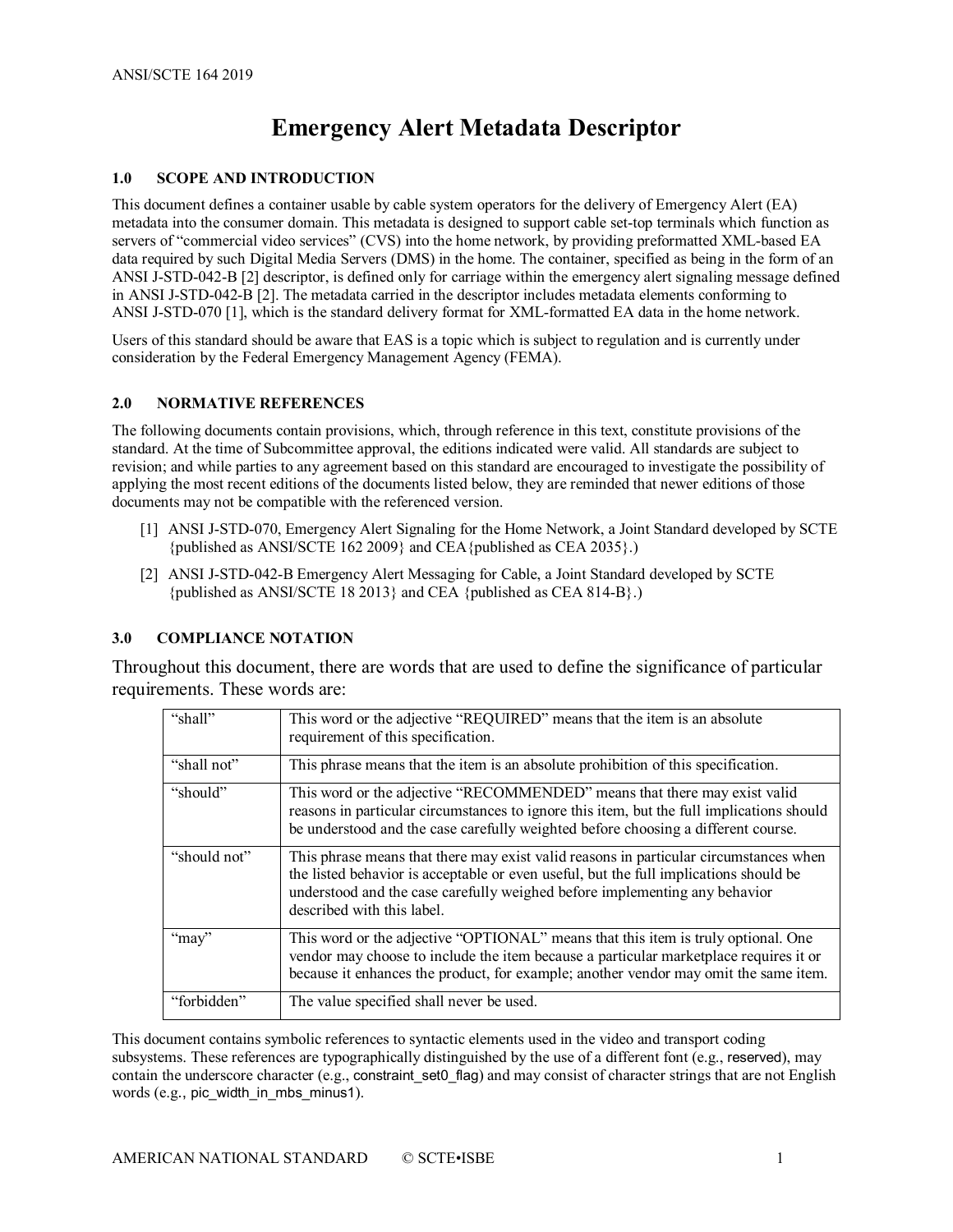#### <span id="page-5-0"></span>**4.0 DEFINITIONS AND ACRONYMS**

#### <span id="page-5-1"></span>**4.1 Acronyms**

The following definitions and acronyms are used in this document:

| ANSI        | American National Standards Institute                 |
|-------------|-------------------------------------------------------|
| <b>ATIS</b> | Association for Telecommunications Industry Solutions |
| <b>CEA</b>  | <b>Consumer Electronics Association</b>               |
| <b>DMS</b>  | Digital Media Server                                  |
| <b>DTV</b>  | Digital Television                                    |
| EA          | <b>Emergency Alert</b>                                |
| EAS         | <b>Emergency Alert System</b>                         |
| <b>IEC</b>  | International Electrotechnical Commission             |
| IIF         | <b>IPTV</b> Interoperability Forum                    |
| <b>IP</b>   | <b>Internet Protocol</b>                              |
| <b>IPTV</b> | IP Television                                         |
| STB         | Set Top Box                                           |
| <b>UCS</b>  | Unicode Conversion Support                            |
| uimsbf      | unsigned integer most significant bit first           |
| UTF-8       | 8-bit UCS/Unicode Transformation Format               |
| XML         | eXtensible Markup Language                            |

#### <span id="page-5-2"></span>**4.2 Numerical Formats**

<span id="page-5-4"></span>This document uses the conventions shown in [Table 1](#page-5-4) for the representation of numerical values.

| <b>Example</b><br><b>Values</b> | <b>Description</b>                    |
|---------------------------------|---------------------------------------|
| 12345                           | Example of a decimal value format     |
| 0x2A                            | Example of a hexadecimal value format |
| '10010100'                      | Example of a string of binary digits  |

**Table 1. Numerical Format Definitions**

#### <span id="page-5-3"></span>**5.0 EMERGENCY ALERT METADATA DESCRIPTOR (NORMATIVE)**

This section normatively defines the syntax and semantics of the Emergency Alert Metadata Descriptor, and specifies normative requirements for its contents.

The bit stream syntax of the Emergency Alert Metadata Descriptor shall be as shown in [Table 2.](#page-6-0) When used, one or more instances of this descriptor shall appear in the cable\_emergency\_alert() data structure defined in [ANSI J-](#page-4-3)[STD-042-](#page-4-3) [\[2\],](#page-4-3) each as an instance of descriptor().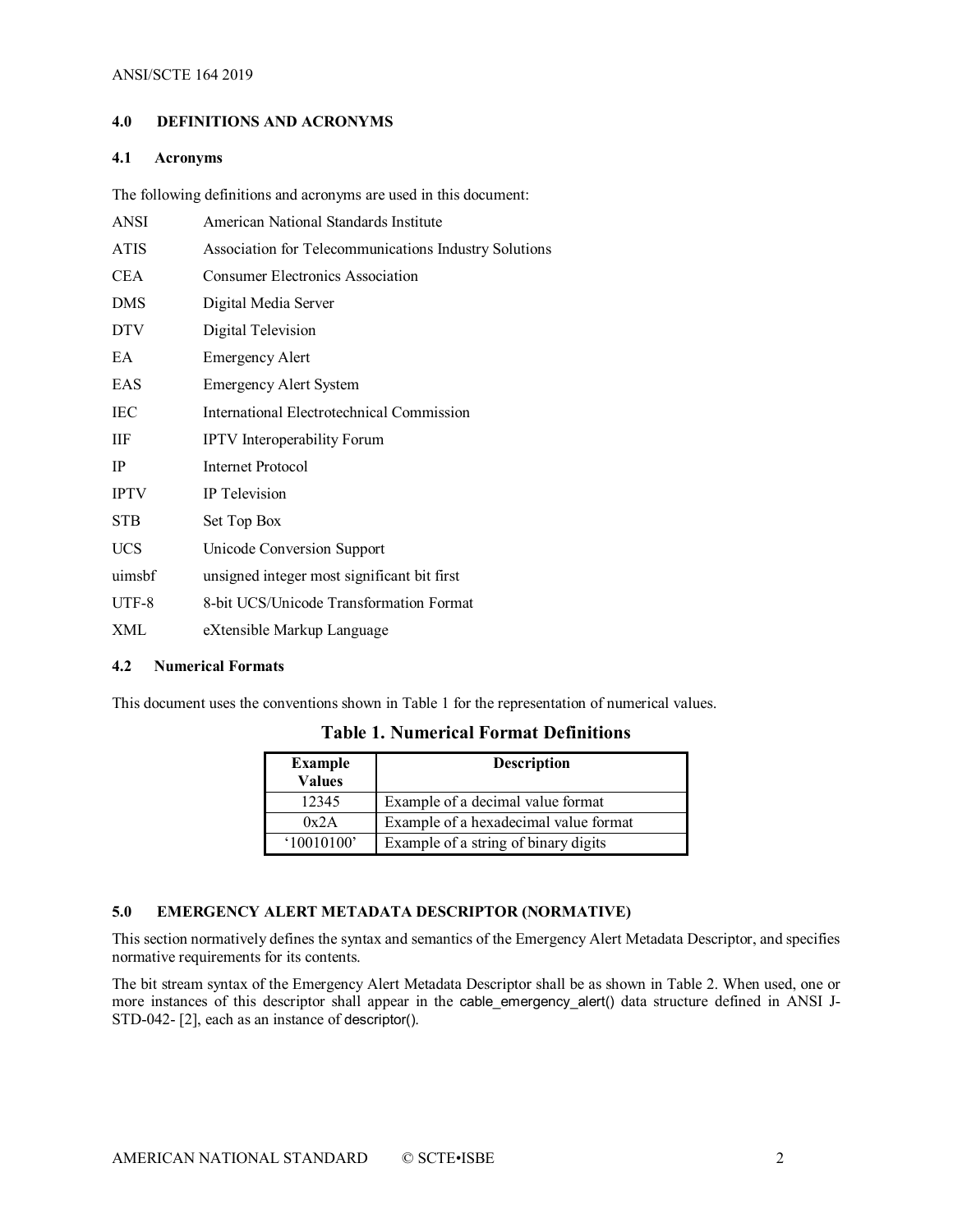<span id="page-6-0"></span>

| <b>Syntax</b>              | <b>Bits</b> | Format |  |  |
|----------------------------|-------------|--------|--|--|
| EA_metadata_descriptor() { |             |        |  |  |
| descriptor tag             | 8           | 0x03   |  |  |
| descriptor_length          | 8           | uimsbf |  |  |
| fragment_number            | 8           | uimsbf |  |  |
| fragment_length            | 8           | uimsbf |  |  |
| XML_fragment               | var         |        |  |  |
|                            |             |        |  |  |

|  |  | Table 2. Emergency Alert Metadata Descriptor Bit Stream Syntax |
|--|--|----------------------------------------------------------------|
|  |  |                                                                |

**descriptor\_tag** – This 8-bit unsigned integer field shall be set to 0x03 to identify the descriptor as being the Emergency Alert Metadata Descriptor in the context of its carriage within the cable\_emergency\_alert() data structure defined in [ANSI J-STD-042-B](#page-4-3) [\[2\].](#page-4-3)

**descriptor\_length** – This 8-bit unsigned integer shall specify the number of bytes following the descriptor\_length itself.

**fragment** number – This 8-bit unsigned integer field shall indicate the number of the fragment of XML data carried in this instance of the descriptor. The value of fragment number shall be in the range 1 to 255, although the maximum number of descriptors actually usable is limited by the overall length of the cable emergency alert() table section (4096 bytes) and the available descriptor space.

**fragment length** – This 8-bit unsigned integer field shall be in the range 1 to 253 and shall indicate the number of bytes in the XML fragment field to follow.

**XML\_fragment** – This variable-length field shall contain a fragment of XML-formatted text encoded as UTF-8 comprising a portion of an XML instance document conforming to the XML schema defined in ANSI J-STD-070 [\[1\],](#page-4-4) with the following additional constraints:

1. The **AlertText** element for the English language, if alert text is to be delivered in the home network EA metadata, shall be present as a placeholder only. When used as a placeholder, the **AlertText** element shall consist of the text "<AlertText></AlertText>." No new line or white space characters shall appear between "<AlertText>" and "</AlertText>."

NOTE: **AlertText** may be supplied in languages other than English. The receiving device is not expected to alter **AlertText** supplied for non-English languages.

- 2. Each XML\_fragment shall contain XML data that, when reassembled in the receiver with other fragments in the order indicated by fragment\_number, forms a valid XML instance document containing **EASMetadata** compliant with the EAS signaling message specified in ANSI J-STD-070 [\[1\].](#page-4-4)
- 3. The XML\_fragment with fragment\_number value 1 (the first fragment) shall start with the first line of the XML instance file.
- 4. The last character of the last fragment shall end with the last character of the XML file (a closing triangular bracket).

Except for the first character of the first fragment and the last character of the last fragment, a fragment is not required to start of end at the beginning or end of an element tag or end-of-line.

Where **AlertText** appears in the XML file only as a placeholder, the receiving device is expected to insert alert text() derived from text provided in the [ANSI J-STD-042-B](#page-4-3) [\[2\]](#page-4-3) cable Emergency Alert signaling message into the XML instance document before it is delivered into the home network.

Note that the XML-formatted EA data defined in ANSI J-STD-070 [\[1\]](#page-4-4) may support multiple languages—e.g. multiple instances of **AlertText** may be present for any given alert, with the language indicated by the **Language** element. [ANSI J-STD-042-B](#page-4-3) [\[2\]](#page-4-3) also may supply alert text in multiple languages. To simplify processing in the receiving device, only English-language **AlertText** may be specified as a null string, to be filled in from alert text() data supplied in the [ANSI J-STD-042-B](#page-4-3) [\[2\]](#page-4-3) message.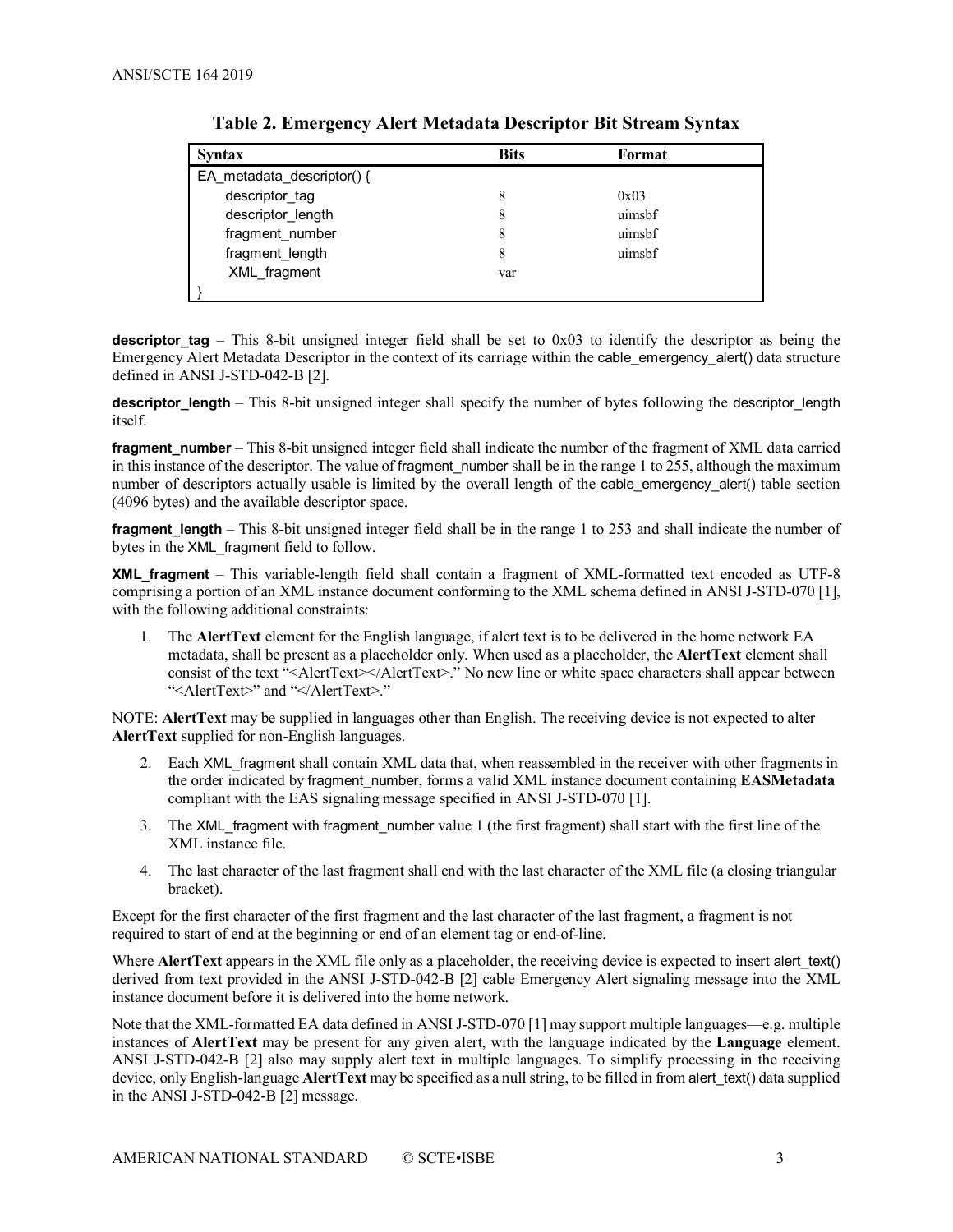#### <span id="page-7-0"></span>**6.0 PROCESSING IN THE RECEIVING DEVICE (INFORMATIVE)**

[Figure 1](#page-8-0) diagrams the expected processing of an incoming Cable Emergency Alert Message compliant with [ANSI J-](#page-4-3)[STD-042-B](#page-4-3) [\[2\]](#page-4-3) containing a number of Emergency Alert Metadata Descriptors. The diagram shows the delivery of the data defined in th[e ANSI J-STD-042-B](#page-4-3)  $[2]$  standard, identified as Alert info  $(1)$ , alert text(), and Alert info  $(2)$ .

Alert info (1) consists of the data fields preceding alert\_text():

- EAS\_event\_ID
- EAS originator code
- EAS event code length
- EAS event code
- nature\_of\_activation\_text()
- alert message time remaining
- event\_start\_time, event\_duration
- alert\_priority, details\_OOB\_source\_ID
- details major channel number
- details minor channel number
- audio\_OOB\_source\_ID.

Alert info (2) consists of the data fields following alert\_text(): location codes (if any), and Exception Channels list (if any).

The steps involved in creating an XML instance document usable for home network signaling of Emergency Alerts include:

- 1. Extract the EA Metadata Descriptors from the Cable Emergency Alert Message.
- 2. Starting with fragment number 1, extract and concatenate the XML fragment payloads in order of increasing values of fragment number.
- 3. Parse the assembled XML to try to locate an instance of an **AlertText** metadata element with a null string. Note: in some instances no **AlertText** element will be present; in other instances a string will already be provided. In these cases, no substation of alert\_text() is needed.